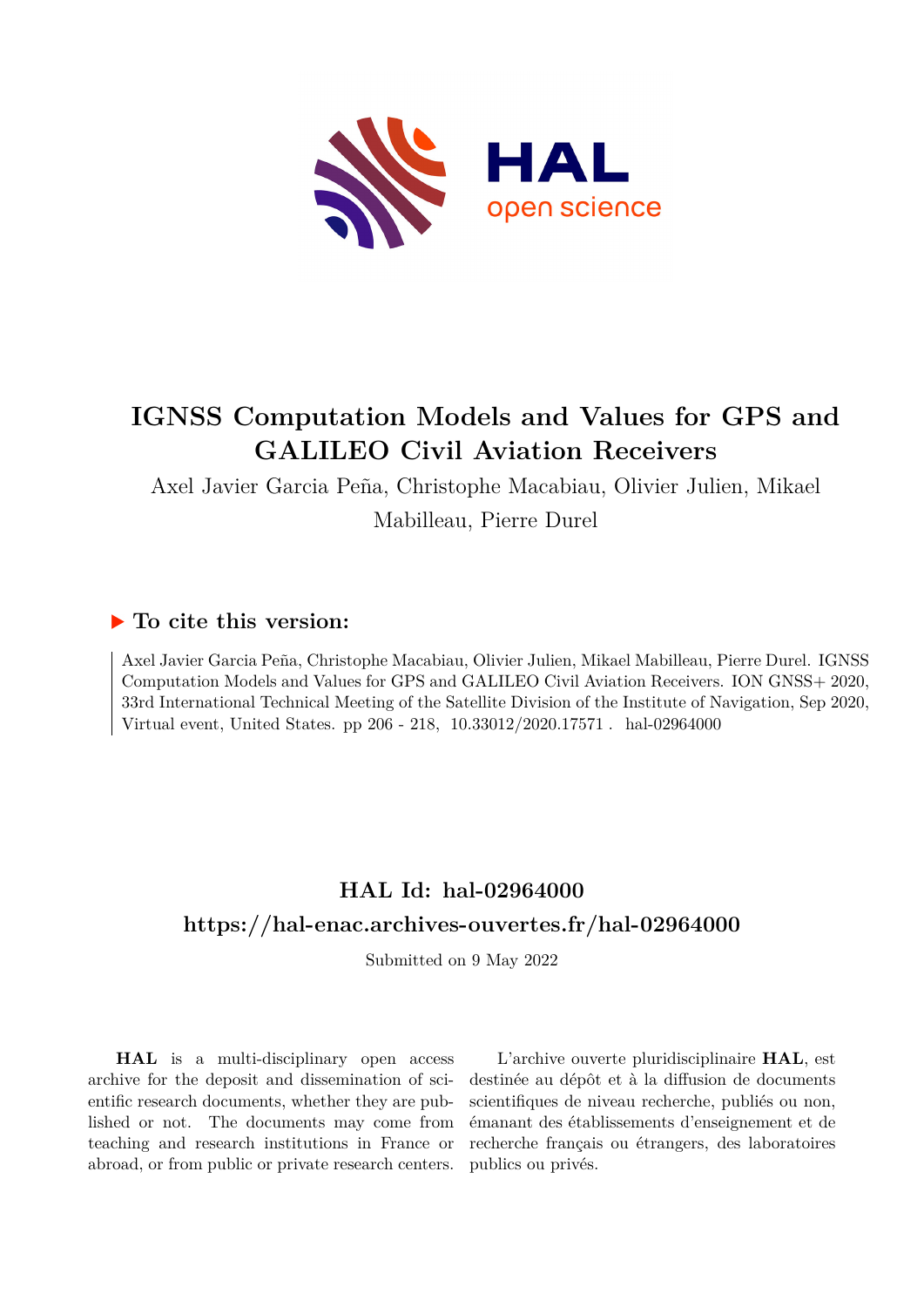# I<sub>GNSS</sub> Computation Models and Values for GPS and GALILEO L5/E5a Civil Aviation Receivers

# **Axel Garcia-Pena, Christophe Macabiau,** *Ecole Nationale de l'Aviation Civile (ENAC)* **Olivier Julien,** *U-blox* **Mikael Mabilleau, Pierre Durel,** *European GNSS Agency (GSA)*

# **BIOGRAPHIES**

Axel GARCIA-PENA is a researcher/lecturer with the SIGnal processing and NAVigation (SIGNAV) research axis of the TELECOM lab of ENAC (French Civil Aviation University), Toulouse, France. His research interests are GNSS navigation message demodulation, optimization and design, GNSS receiver design and GNSS satellite payload. He received his double engineer degree in 2006 in digital communications from SUPAERO and UPC, and his PhD in 2010 from the Department of Mathematics, Computer Science and Telecommunications of the INPT (Polytechnic National Institute of Toulouse), France.

Christophe MACABIAU is Christophe Macabiau graduated as an electronics engineer in 1992 from the ENAC (Ecole Nationale de l'Aviation Civile) in Toulouse, France. Since 1994, he has been working on the application of satellite navigation techniques to civil aviation. He received his Ph.D in 1997 and has been in charge of the signal processing lab of ENAC since 2000, where he also started dealing with navigation techniques for terrestrial navigation. He is currently the head of the TELECOM team of ENAC, that includes research groups on signal processing and navigation, electromagnetics, and data communication networks.

Olivier JULIEN is a Senior Principal Engineer in u-blox AG, Switzerland since December 2018. He was the head of the Signal Processing and Navigation (SIGNAV) research group of the TELECOM laboratory of ENAC, in Toulouse, France. He received his engineer degree in 2001 in digital communications from ENAC and his PhD in 2005 from the Department of Geomatics Engineering of the University of Calgary, Canada. His research interests are turned towards the use of satellite-based navigation systems for safe navigation.

Mikael MABILLEAU is a standardisation engineer on SBAS in the EGNOS exploitation team of the European GNSS Agency (GSA). Since his graduation as engineer from the French civil aviation school (ENAC) in 2006, he has been involved in GNSS standardization activity carried by the main civil aviation standardisation bodies such as the EUROCAE WG 62 on Galileo, RTCA Special Committee 159 on GPS and the International Civil Aviation Organisation (ICAO) Navigation System Panel in charge of ICAO standard. Mikael is involved in the evolution of GNSS concepts (ARAIM and SBAS L1L5) supporting the development of the associated standards (SARPs and MOPS) for use in aviation.

Pierre DUREL graduated in 2002 from the University of Montpellier II as an engineer specialized in hyper-frequencies and optronics. He is working as EGNOS Services Engineer for the European GNSS Agency. He is involved in standardization activities dealing with DFMC SBAS for which he is secretary of EUROCAE Galileo Working Group 62.

## **ABSTRACT**

GNSS L5/E5a interference environment is dominated by DME/TACAN and JTIDS/MIDS pulses causing a degradation of the effective C/N0 observed by the receiver. A time-domain blanker is implemented to mitigate their impact. RTCA DO-292 proposes a model to compute the C/N0 degradation of the received useful signal by the increase of the noise PSD. This paper focuses on the computation on the max value of the I\_GNSS term.

#### **INTRODUCTION**

Processing of GNSS received signals can be affected by received additive signals such as noise, multipath and interference. Radio Frequency Interference (RFI) sources are of various sorts and their nature and impact depends on the user application. In the context of civil aviation, it is important to identify and characterize the radio frequency interference relevant to the airborne GNSS receivers processing signals in the L1/E1 and L5/E5a bands. This characterization serves to determine the degradation of performance of these airborne GNSS receivers in L1/E1 and L5/E5a equipped with their relevant antenna which is then compared to operational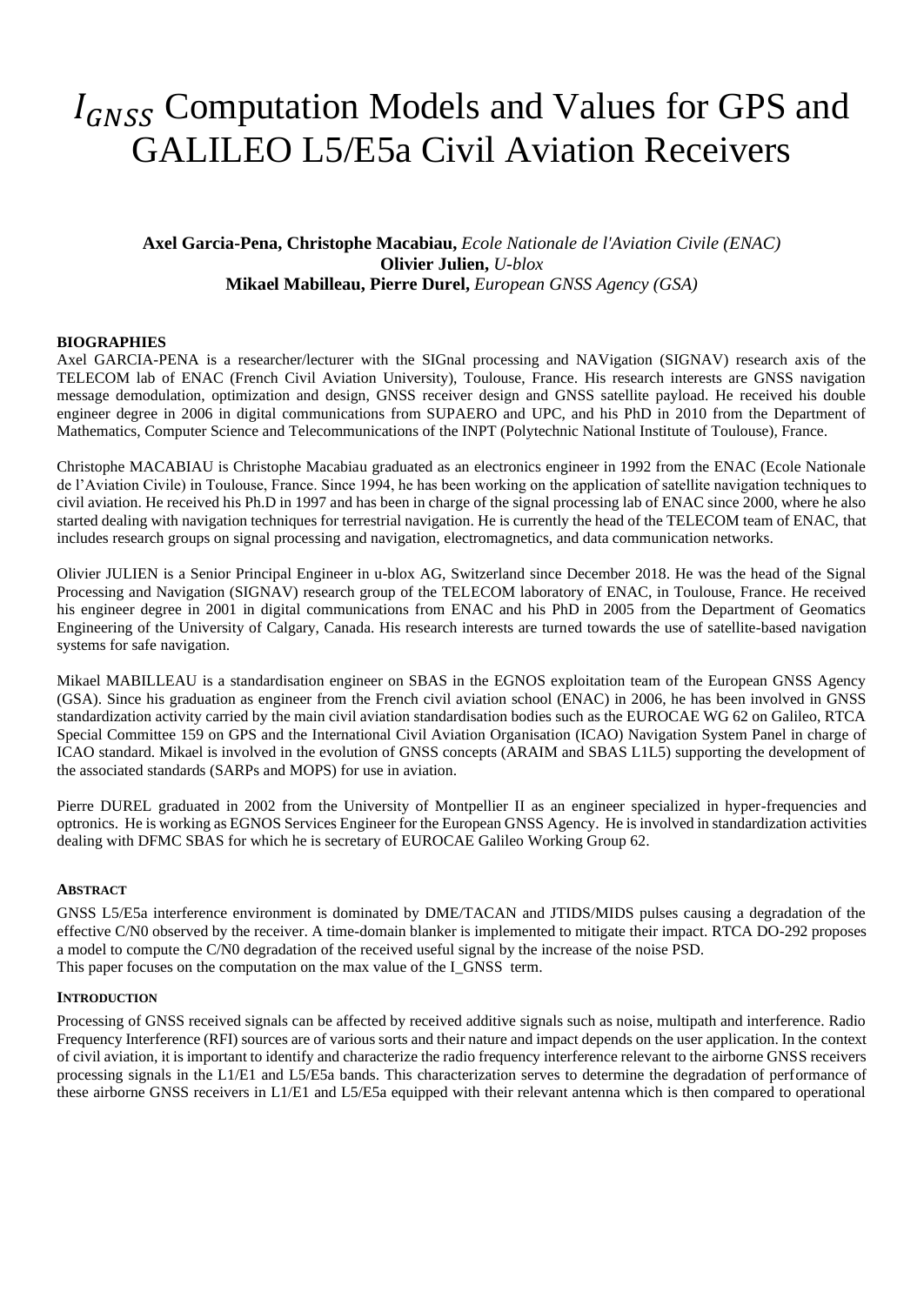performance thresholds, then serves to issue maximum tolerable levels of aggregate non aeronautical interference in order to protect the spectrum. Finally, this prediction of degradation of performance compared to functional thresholds is used to issue minimum requirements on these L1/E1 and L5/E5a antennas, and to set minimum requirements to be imposed on airborne GNSS receivers operating at L1/E1 and L5/E5a bands. A long thread of activities led to the elaboration of various ICAO, RTCA and EUROCAE standards considering RFI. Currently, [1] reflecting the relevant interference to L5/E5a is being updated to incorporate the evolutions of the RFI environment defined by DME/TACAN, JTIDS/MIDS, LDACS, SSR equipment and other GNSS systems operating at these bands, as well as the usage of this L5/E5a band for GALILEO E5a and SBAS L5/E5a datalink airborne signal processing. In addition, ICAO RFI mask of GNSS L5/E5a is now under definition and validation. These elements will then complement the current ICAO SARPs, draft EUROCAE and RTCA MOPS for GNSS L5/E5a airborne receivers.

In the course of the elaboration of the ICAO SARPs validation and of the update of [1], it has been proposed to revisit several elements of the worst-case link budget analysis in order to consolidate the overall link budget margin. This was deemed necessary since the link budget margin is expected to be small. Among the axes of revision are:

- the analytical model representing the effect of the AGC/ADC and temporal blanker
- the DME/TACAN environment and its impact on a minimum operational/system performance requirements for a GNSS L5/E5a receiver
- the JTIDS/MIDS environment and its impact on a minimum operational/system performance requirements for a GNSS L5/E5a receiver
- The consideration of SSR and LDACS

This article specifically looks at the consolidation of the model of the effect of wideband continuous GNSS interference on a civil aviation airborne GNSS receiver.

The RFI impact on a GNSS receiver in civil aviation is usually modelled as the  $C/N_0$  degradation observed at the receiver's correlator output, or equivalently, as an increase of the effective N<sub>0</sub> denoted as  $N_{0,eff}$ . Therefore, a decrease of the minimum available C/N<sub>0</sub>, derived from the link budget and from the  $N_{0,eff}$  calculation, implies a reduction of the C/N<sub>0</sub> margin between the minimum available  $C/N_{0,\text{eff}}$  and the different L5/E5a GNSS and SBAS L5 signal processing, acquisition, tracking, demodulation,  $C/N_0$  threshold values. Concerning the revisit of several elements determining the  $C/N_0$  margin, first, the model for the GNSS airborne receiver RF processing chain, namely the model for AGC/ADC and blanker is reviewed. In particular, the model for blanking function has gone under new scrutiny, with the prospect of the definition of a minimum blanker model. Second, the DME/TACAN environment is being reviewed. Models of impact of DME/TACAN on  $C/N_0$  degradation are also revised. Next, the JTIDS/MIDS environment will be re-assessed, and the relevant models updated. LDACS and SSR will also need to be inspected.

Traditionally, the countermeasure adopted against pulse interference which is analyzed in civil aviation is the temporal domain pulse blanking method as described in [1]. Temporal domain blanking method is easy to implement and computationally efficient. It can thus be considered as representative of what could be implemented in a minimum airborne receiver.

The expression of effective  $N_0$  at the output of the receiver antenna in the presence of non-pulsed and pulsed interference and with a temporal blanker is given below:

$$
N_{0,eff} = \frac{N_0}{1 - bdc} * \left(1 + \frac{I_{0,WB}}{N_0} + R_I\right) \tag{1}
$$

where  $I_{0, WB}$  are all the wideband (non-pulsed) continuous RFI contributions (usually the other GNSS signals falling in the L5/E5a band). Setting the blanking threshold correctly can be challenging due to the trade-off between the Blanking Duty Cycle, abbreviated as *bdc* (percentage of samples set to zero by the blanker) also sometimes called the Pulse Duty Cycle of the blanker abbreviated as PDC depending on the authors [1], and the  $R_i$  (the below-blanker interfering-signal-to-thermal-noise ratio) parameters since both of them directly impact the effective noise,  $N_0$ , of the received signal after blanking. On one hand, a low threshold removes the majority of the signal samples containing interference because they will exceed the threshold (reduction of  $R_1$ ), but such a low threshold causes that fact a higher percentage of time the noise alone is enough to trigger the zero-setting process causing a "false alarm" (increase of  $bdc$ ), and therefore this setting of samples to 0 due to noise and interference also suppresses the useful GNSS signal energy. On the other hand, a high threshold value decreases the "false alarm" events due to noise and lets some interference and useful GNSS signal energy go through (decrease of  $bdc$ ), but also does not appropriately suppress the interference samples (increase of  $R_I$ ). In the situation of pulsed interference, proper blanker threshold selection is thus the result of a compromise and a crucial factor of performance in such blanking methods.

The interference of concern in this paper is the continuous GNSS interference leading to a contribution called  $I_{GNSS}$  to the  $I_{0,WB}$ mentioned above, due to the inter- and intra- GNSS system interference which is a type of continuous interference. This interference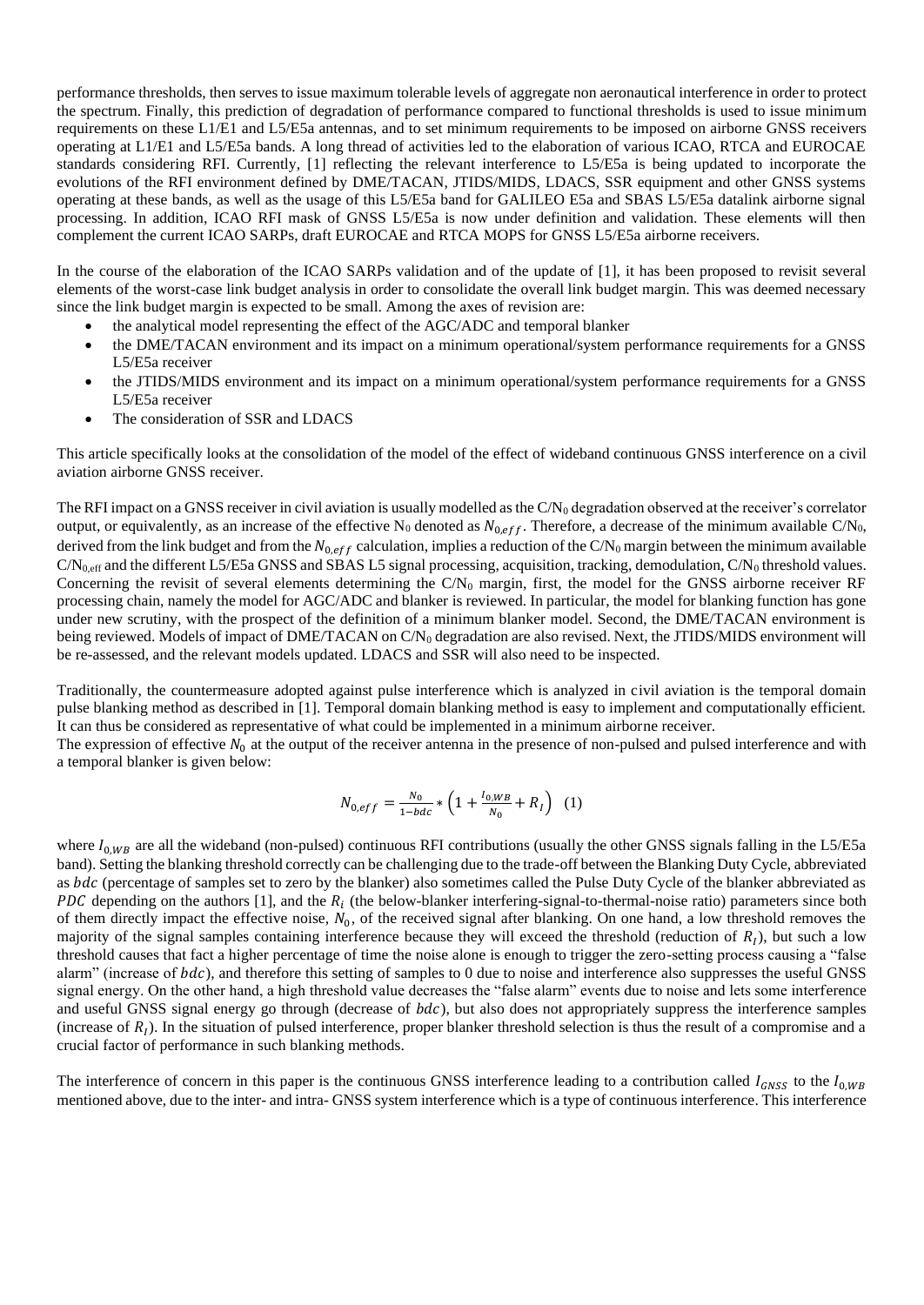also has a received power level so low that it never triggers the blanker, although it may be blanked itself due to the presence of other strong pulsed interference.

The general aim of this paper is thus to present ways to compute the specific efficient  $N_{0,eff}$  degradation using the general methodology to assess the effect of the different GNSS interference sources on the increase of the background noise for GPS L1, GALILEO E1 OS, Galileo E5a or GPS L5 signals in presence of GNSS only as interference sources. The specific objectives of this paper can be listed as follows:

- 1. Introduce the model for the civil aviation GNSS L5/E5a receiver
- 2. Present the model for  $N_{0,eff}$  and  $R_I$  involving SSCs
- 3. Present model for  $I_{GNSS}$
- 4. Present GNSS satellites and user receiver antenna assumptions
- 5. Present GNSS constellations assumptions
- 6. Present GNSS signals assumptions
- 7. Present results of  $I_{GNSS}$  for GPS L5, GALILEO E5a BPSK 10<br>8. Draw new conclusions on the modeling of the effect of continu
- 8. Draw new conclusions on the modeling of the effect of continuous GNSS interference which can be further recommended in ICAO SARPs and EUROCAE/RTCA MOPS development

#### **1) MODEL FOR GNSS L5/E5A CIVIL AVIATION RECEIVER**

DME, and its military equivalent, TACAN, are two systems used by aircraft to know their distance to a ground station, which position is known. The systems operate as follows: the aircraft DME equipment (called interrogator) sends pulses to ground stations. Once the interrogation is detected, the station transponder replies to the interrogator. The distance is then determined by the aircraft interrogator by measuring the time elapsed between each pulse transmitted by the interrogator and the reception of its corresponding reply pulse from the transponder. This time corresponds to twice the distance between the aircraft and the station, plus fixed processing time inside the ground station.

According to [1], only the signals emitted in the band of interest of the study disturb GNSS receivers operations. Indeed, the band of interest is the E5a/L5 one and equals [1164 MHz; 1191 MHz], The aircraft's DME interrogators emitting their signals between 1025 and 1151 MHz or between 1191 MHz and 1215 MHz are ignored herein.

The main on-board signal representing a risk for E5a/L5 is transmitted by the DME interrogator. Indeed the nearest airborne channel is 26.45 MHz below E5a/L5. Although the produced pulses are highly spectrally constrained and attenuated at this central frequency by the RF Front-End, they could produce saturation at E5a/L5 stretching the pulses duration, but their impact is constrained to  $bdc_{DME/TACAN\_airborne} = 0.0026$  and  $R_{I,DME/TACAN\_airborne} = 0.002$ . Interrogators from nearby aircraft were shown to induce a negligible impact [1].

The study therefore focuses on DME ground stations, as they emit their signals between 962 and 1213 MHz, which includes the above defined band of interest. The only ground DME beacons of interest in this analysis are the beacons operating in X mode, for which the central frequency is larger or equal to 1151 MHz.

The Joint Tactical Information Distribution System (JTIDS) and the Multifunctional Information Distribution System (MIDS) are military aeronautical digital tactical communication, navigation and identification systems which are operated on land, sea and airborne platforms in many countries worldwide. The JTIDS and MIDS produce the same waveform and are the radio terminals for transmission of Link 16. The waveform is a hybrid direct sequence and frequency hopping spread-spectrum system that operates on 51 different carrier frequencies in the frequency bands of 969 – 1008 MHz, 1053 – 1065 MHz and 1113 – 1206 MHz. It operates on frequency channels in the region surrounding and including the GPS/Galileo L5/E5a frequency band. A remap capability has been implemented where it would have the capability to operate on as few as 37 carrier frequencies, which could result in added pulse density within the L5/E5a band when compared to the 51carrier case.



Fig. 1. JTIDS/MIDS Carrier Frequencies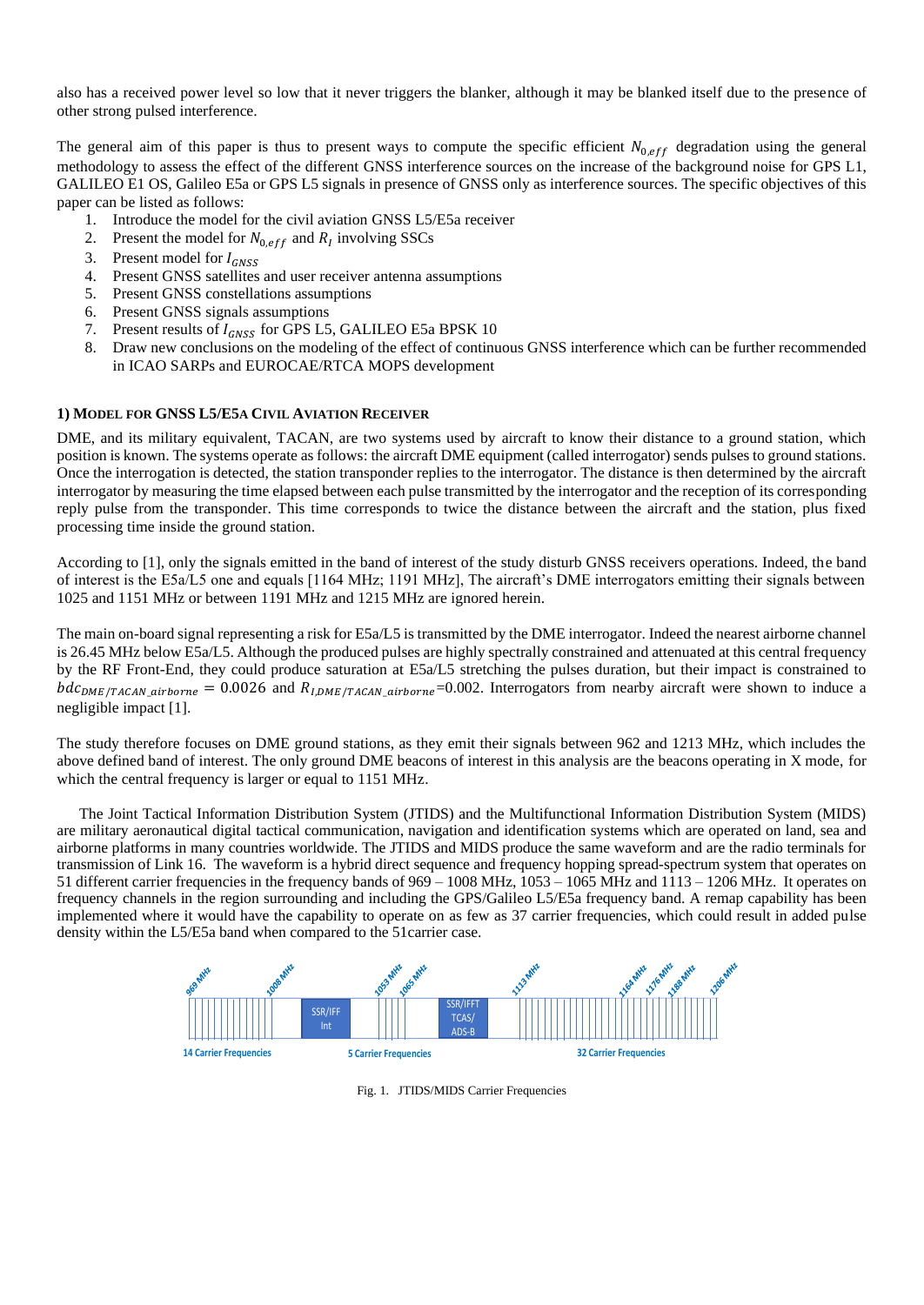These pulsed signals will then propagate to the aircraft receiver antenna and will then superimpose to thermal noise and to the other received signals, nominally from the useful GNSS satellite, and from the other GNSS satellites.

The receiver considered in our study includes a temporal blanker as described in paper [3]. This temporal blanker is typically modeled as a detector making a decision on zeroing ADC samples based on the comparison of an estimated sampled signal power over a 1  $\mu$ s window to a blanking threshold. As shown in [3], the optimum blanking threshold selected by the Rx designers can vary by 1 or 2 dBs around the optimal value of  $B_{TH} = -120$ dBW or  $B_{TH} = -121$ dBW. It has been shown that  $B_{TH} = -121$ dBW is better suited to cope with JTIDS/MIDS scenarios such as original Case VIII scenario.

#### **1.A) Generic airborne civil aviation GNSS receiver**

In order to understand the  $C/N<sub>0</sub>$  degradation analytical model, a generic airborne civil aviation GNSS receiver structure as well as the behavior and effect of its components on the received signals are described. The receiver structure is presented here.

First, the antenna is the element responsible of capturing the incoming electro-magnetic waves with modulated signal: at the antenna port, there is a mix of all incoming signals; useful signals, GNSS and SBAS signals, and RFI signals such as DME/TACAN, JTIDS/MIDS, etc. Once the signals have been captured by the antenna, they are passed to the Radio-Frequency Front-End (RFFE) block. This block amplifies the received signals, shifts or down-converts them from their received signal frequency carrier to the intermediate frequency and filters them (removing the image frequency, the spurious frequencies as well as the signal outside the frequency bandwidth of interest). RTCA DO-29[2 \[1\]](#page-13-0) defines the joint effect of these two filters plus the antenna filtering effect with an equivalent filter transfer function; the equivalent transfer function, *HRF(f)*, for a 20MHz filter bandwidth is provided in [1].

The RFFE block is also responsible for gain control and digitizing the filtered signals with the application first of the AGC (Automatic Gain Control) circuit followed by ADC (Analog-Digital-Converter). In the case of the proposed airborne civil aviation L5/E5a GNSS receiver after the RFFE block, the digital pulse blanker is introduced. As explained in the introduction, the blanker is a device which is going to blank (put to 0s) the time and/or frequency samples of the incoming signal (mix of signals) that exceed a set threshold. In RTCA DO-292 [\[1\],](#page-13-0) the defined blanker is a temporal blanker called an "instantaneous blanker". This blanking mechanism removes all the incoming signal time samples which have a power over a given threshold (issues concerning its actual description and physical implementation are addressed in [3]). For an optimal functioning, the blanker should also be coupled with the AGC/ADC blocks: to ensure that high-power pulses are not saturating the AGC/ADC and that the blanked signal spans the ADC quantization range. The effect of the AGC/ADC and its coupling with the blanker are out of scope of this paper. The digitized and post blanker signals are fed to the correlator. Finally, the RFI signals at the correlator output is where the demodulation, acquisition and tracking capabilities of the receiver can be impacted. It is at this point that these impacts are predicted and simulated within the analysis in this paper.

#### **1.B) General analytical model**

The key figure of merit to analyze the RFI signals and the blanking method impact is the signal *C/N<sup>0</sup>* degradation or more specifically, the difference between the  $C/N<sub>0</sub>$  when only the useful signal is present at the receiver antenna port (no RFI signals) and the *C/N<sup>0</sup>* when the useful signal and RFI signals are present at the receiver antenna port (with blanker activation); the latter *C/N<sup>0</sup>* is also called effective *C/N<sup>0</sup>* or *C/N0,eff*.

Although the blanking method is going to reduce the average power of the useful signal (part of the information signal is removed as well as the noise power), RTCA DO-292 [\[1\]](#page-13-0) recommended to model the *C/N0,eff* by defining an equivalent *N0,eff* while keeping the original useful signal power, *C*. Note that *N0,eff* represents the effective noise power spectrum density that a receiver will observe at the correlator output if the receiver captures a useful signal with power *C* at the correlator output. This assumes that subsequent RFFE elements are considered as ideal (RF filter, IF filter, AGC/ADC), the correlator is also considered ideal, there are no RFI signals present and the blanker is not activated. In other words, in section 2.6.2.3, RTCA DO-292 [\[1\]](#page-13-0) recommended a generic formula to compute the degradation of the *C/N<sup>0</sup>* through the increase of the background noise due to pulsed and continuous RFI, based on rigorous evaluation within the RTCA Special Committee 159.

In order to mathematically model *N0,eff*, the following concepts about the blanking and the incoming signals must be considered. Firstly, although all received L5/E5a GNSS and SBAS signals are by definition useful signals, the receiver has to isolate the signals one-by-one to exploit them. The GNSS and SBAS signals which are not tackled by a specific channel (correlator) are also considered RFI signals. In other words, if the receiver is trying to isolate a GNSS (or SBAS) signal *i* in one correlator block, all the other GNSS (or SBAS) signals *j, j≠i*, falling in the L5/E5a band are considered RFI signals. These signals are continuous (non-pulsed) signals and its contribution is modelled with the term *I0,WB*. Note that the blanking method will not target these signals since they are continuous and thus, the blanking method settings will be determined by the pulsed RFI signals, such as DME/TACAN and JTIDS/MIDS. It is important to realize that a blanker threshold must be chosen high enough above the thermal noise and the continuous signal *I0,WB* to avoid receiver excessive blanking of the useful signal effectively saturating the receiver. Secondly, pulsed RFI signals impacts in two different ways *C/N0,eff*: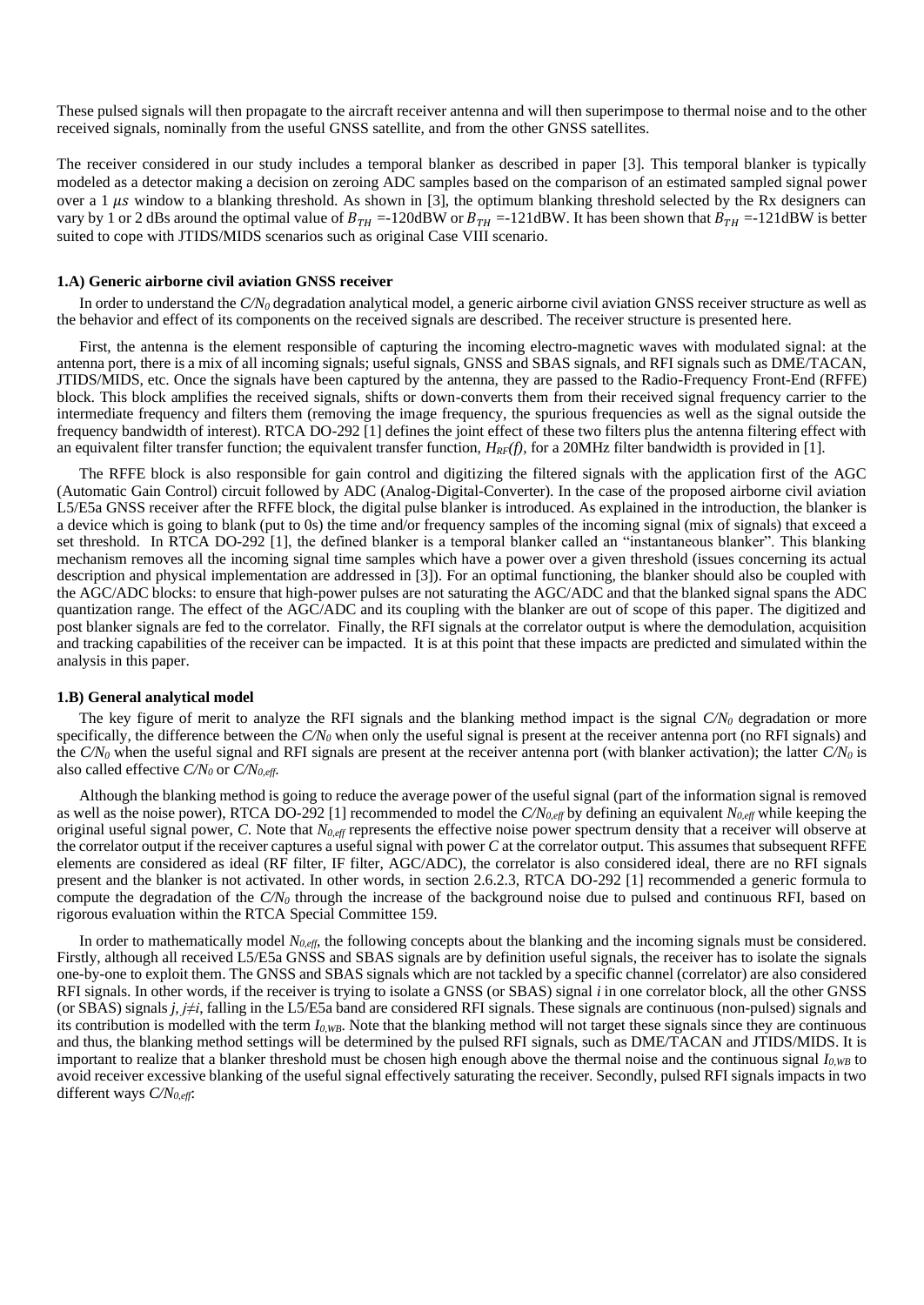1) Part of the signal is removed due to the blanking and since the impact on the removed useful signal power, *(1-bdc)<sup>2</sup>* , is higher than the impact on the power of the noise, *(1-bdc)*, the equivalent *N0,eff* can be seen to be increased by a factor of *1/(1-bdc)*. The acronym *bdc* represents the blanker duty cycle, or in other words, the percentage of time the incoming useful signal is blanked (*bdc*   $E[0,1]$ ).

2) Not all the RFI signal samples have a power above the threshold; therefore, there is a part of the RFI signal that is not removed and its influence must be added to the thermal noise; *R<sup>I</sup>* is the below-threshold interfering-signal-to-thermal-noise ratio.

From these considerations,  $N_{0,eff}$  can be modelled as:

$$
N_{0,eff} = \frac{N_0}{1 - bdc} * \left(1 + \frac{I_{0,WB}}{N_0} + R_I\right)
$$
(1)  

$$
R_I = \sum_{i=1}^{I} R_{I,i}
$$
(2)

Where *I* is the total number of pulsed RFI signals, *RI,i* is the pulsed source *i* below-blanker interfering-signal-to-thermal-noise ratio,  $I_{0,WB}$ , also called the  $I_{GNSS}$ , is the equivalent white noise power spectrum density generated by the continuous interfering signals (in that case only GNSS/SBAS signals are included) at the correlator output.

Finally,  $C/N_0$  degradation can be calculated by comparing  $N_{0,eff}$  to  $N_0$ :

$$
Deg = 10 \log_{10} \left( 1 + \frac{I_{0, WB}}{N_0} + R_I \right) - 10 \log_{10} (1 - bdc) \tag{3}
$$

#### **2) MODEL FOR**

The interference of concern in this paper is the continuous GNSS interference leading to a contribution called  $I_{GNSS}$  to the  $I_{0,WB}$ mentioned above, due to the inter- and intra- GNSS system interference which is a type of continuous interference, that has a received power level so low that it never triggers the blanker. Following Eq (1) above, equivalent white noise PSD created by all GNSS systems interfering with the signal of interest can be decomposed into:

$$
I_{\text{gnss}} = \frac{1}{\beta_0} \sum_{all \text{ signals } j} P_j \times \int_{-\infty}^{+\infty} |H_{RF}(f)|^2 S_{GNSS,j}(f) \times S_{c_m}(f) df
$$

From this, we then have:

$$
I_{\text{gnss}} = \frac{1}{\beta_0} \sum_{all \text{ signals } j} P_j \times \int_{-\infty}^{+\infty} |H_{RF}(f)|^2 S_{GNSS,j}(f) \times S_{c_m}(f) df
$$

where

- $H_{RF}$  is the RF front-end filter transfer function
- $\theta_k = \int_{-\infty}^{+\infty} |H_{RF}(f)|^2 S_{BB,k}(f) df$  represents the interference power loss due to the RF front-end, ADC (and NOT the blanker) where  $S_{BB,k}$  is the normalized PSD of the interference source k before the blanker.
- $\beta_0 = \int_{-\infty}^{+\infty} |H_{RF}(f)|^2 S_{c_m}(f) df$  is the GNSS signal power loss due to the RF filter
- $S_{c_m}$  is the unit PSD of the GNSS signal component receiver local replica.
- $S_{GNSS,j}(f)$  is the unit PSD of the interfering GNSS signal component.
- $I_{0,k,cont}$  and  $I_{0,k,pulse}$  are thus the equivalent white noise level created by the continuous and pulsed interference sources

In this case, the Spectral Separation Coefficient (SSC) can be introduced:

$$
SSC\left(c_{s_j}, c_{m_L}, H_{RF_{BB}}\right) = \int\limits_{-\infty}^{+\infty} |H_{RF}(f)|^2 S_{GNSS,j}(f) \times S_{c_m}(f) df
$$

where the coefficient  $c_{s_j}$  is highlighted to represent the modulation of GNSS signal j.

Let us consider a single GNSS constellation  $S_k$ . The satellites of this constellation might transmit at the same time a plurality of signals in the GNSS band of interest (L1/E1 or L5/E5a). Let us call  $I_{gnss,S_k}$  the resulting equivalent white noise created by constellation  $S_k$ . We can then write: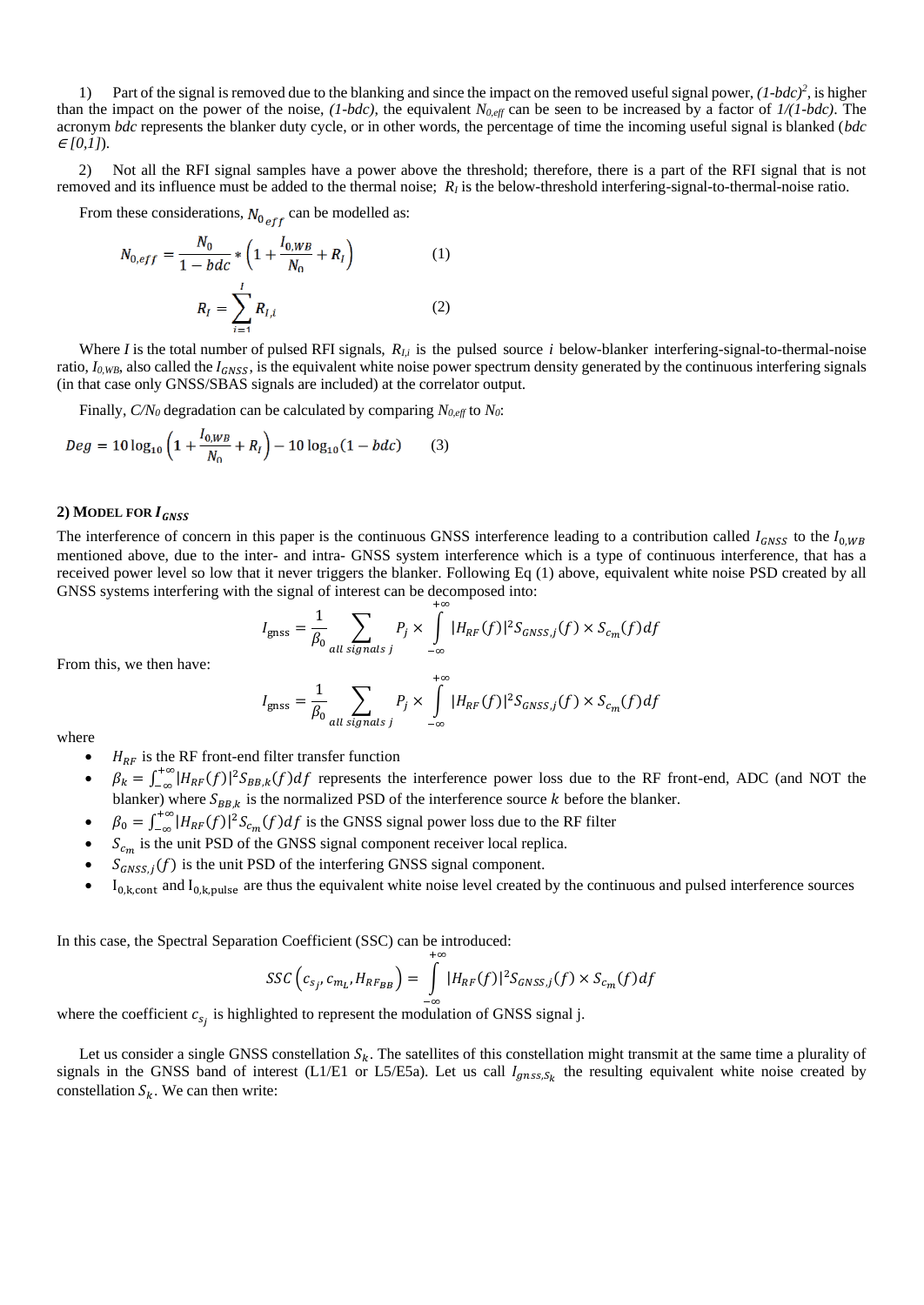$$
I_{gnss,S_k} = \frac{1}{\beta_0} \sum_{\substack{all \ sat \text{set/User}_i \\ i}} G_{Sat/User_i} \sum_{\substack{all \ signals \\ sign \text{set}}} \left( P_{T_{S_k, s_{j,i}}} \int_{-\infty}^{+\infty} |H_{RF}(f)|^2 S_{GNSS,j}(f) \times S_{c_m}(f) df \right)
$$

where

- $P_{T_{S_k, S_{j,i}}}$  is the transmitted power of signal j of satellite i
- $G_{Sat/User_i}$  is the combined satellite and receiver antenna gain in the direction of Sati

Considering that all satellites transmit their signal j at a power that is below the max power  $P_{T_{s_j,max}}$ , (which is also independent of the satellite) the above expression can be upper-bounded by:

 $I_{qnss,S_k} < I_{qnss,S_k,max}$ 

with

$$
I_{gnss,S_k,max} = \frac{1}{\beta_0} \left( \sum_{\substack{\text{all signals } j \\ \text{aggregate term that can be assessed per system} \text{ }}} P_{T_{S_j,max}} \times SSC\left(c_{s_j}, c_{m_l}, H_{RF_{BB}}\right) \times \sum_{\substack{\text{all sat } i \\ \text{all sat } i \\ \text{associated term that has to be}}} (G_{sat_i})
$$

In the above formula, two terms are highlighted:

- The first one, which will be called the maximum aggregate  $I_{SYS}$ , is a term that is constant for a given system assuming that all the satellites of the considered constellations are transmitting the same signals with the same maximum power. This term can be computed based on the knowledge of:
	- o The signal modulation
	- o The maximum received signal power
	- o The received bandwidth
	- o The receiver tracking scheme (modulation of the local replica)
- All the necessary system information to compute maximum aggregate  $I_{SVS}$  will be given in the paper.
	- The second term, referred to as the aggregate antenna gain, represents the total gain that applies to the received signal and accounts for the satellite and receiver antenna gain pattern of all visible satellites. This term thus depends upon the satellite geometry and can be computed based on simulation. To compute this term, it is thus important to have the knowledge of:
		- o The satellite constellation
		- o The satellite antenna gain
		- o The receiver antenna gain

The final value of  $I_{qnss}$  can then be upper-bounded using

$$
I_{gnss} < \sum_{\text{systems } k} I_{gnss,S_k,max}
$$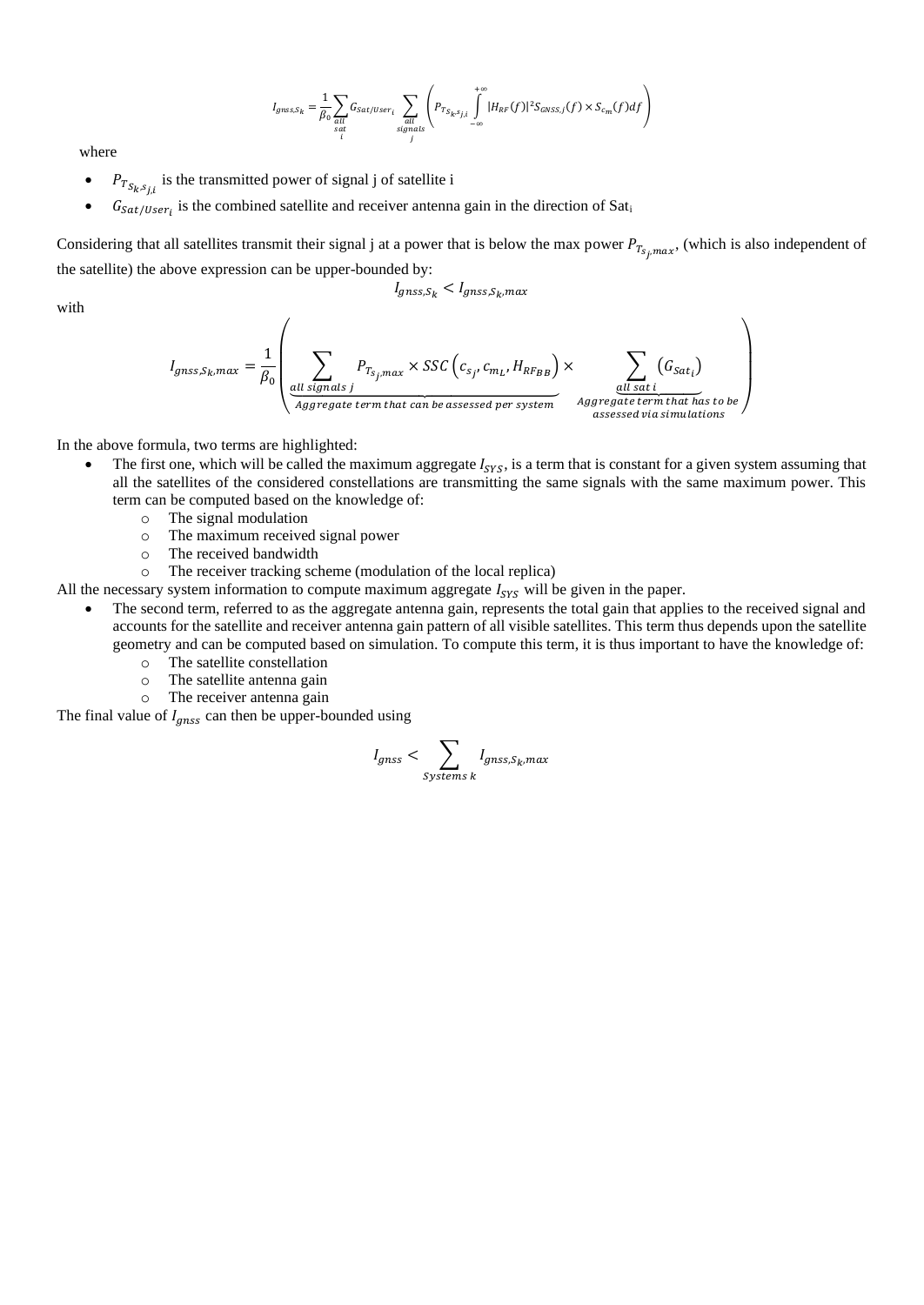## **3) GNSS SATELLITES AND SIGNALS ASSUMPTIONS**

The assumptions on the constellations, signals, and minmumn and maximum received power are given in table below.

| <b>System</b>           | <b>Signal</b>                                                                                      | <b>Modulation</b>     | Freq.<br><b>MHz</b> | <b>Constellation</b>               | <b>Tx BW</b><br>(MHz) | <b>Min Power</b>   | (dBW)                    | <b>Max Power</b><br>(dBW) |          | <b>Specific Assumption</b>                |
|-------------------------|----------------------------------------------------------------------------------------------------|-----------------------|---------------------|------------------------------------|-----------------------|--------------------|--------------------------|---------------------------|----------|-------------------------------------------|
| <b>BDS</b>              | B <sub>2</sub> a data<br>B <sub>2</sub> a pilot<br>B <sub>2</sub> b data<br>B <sub>2</sub> b pilot | ACE-<br>BOC(15,10)    | 1191.795            | $27$ MEO $+3$<br>$IGSO + 5$ $GEOs$ | 40.92                 | $-156$<br>X        | $-153$                   | $-148$<br>X               | $-145$   | 3 out of 5 GEOs also<br>broadcast SBAS L5 |
|                         | <b>SBAS</b>                                                                                        | BPSK(10)              | 1176.45             | 3 GEOs                             | 24                    |                    | $-158$                   |                           | $-150.5$ |                                           |
| <b>Galileo</b>          | E5a data<br>E5a pilot<br>E5b data<br>E5b pilot                                                     | ALTBOC(15,10) 191.795 |                     | <b>30 MEO</b>                      | 40.92                 | 155.75<br>155.75   | $\sim$<br>152.75         | 148.75<br>148.75          | 145.75   |                                           |
| <b>GPS</b>              | L5 Data<br>L5 Pilot                                                                                | QPSK(10)              | 1176.45             | <b>30 MEO</b>                      | 30.69                 | $-157.9$<br>-157.9 | $-154.9$                 | $-150$<br>$-150$          | $-147$   | Large constellation                       |
| <b>QZSS</b>             | L5 data<br>L5 pilot                                                                                | QPSK(10)              |                     | 1176,45 3 HEO + 4 GEO              | 24.9                  | $-157.9$           | $\frac{1}{157.9}$ -154.9 | $-150$<br>$-150$          | $-147$   | 4 GEOs broadcast SBAS                     |
|                         | L5 SBAS                                                                                            | BPSK(10)              |                     |                                    |                       |                    | $-158$                   | $-150.5$                  |          | L <sub>5</sub>                            |
| <b>EGNOS</b>            | <b>SBAS</b>                                                                                        | BPSK(10)              | 1176.45             | $3\,\mathrm{GEO}$                  | 24                    |                    | $-158$                   | $-150.5$                  |          |                                           |
| <b>WAAS</b>             | <b>SBAS</b>                                                                                        | BPSK(10)              | 1176.45             | 3 GEO                              | 24                    |                    | $-158$                   | $-150.5$                  |          |                                           |
| <b>GAGAN</b>            | <b>SBAS</b>                                                                                        | BPSK(10)              | 1176.45             | $3\,\mathrm{GEO}$                  | 24                    |                    | $-158$                   | $-150.5$                  |          |                                           |
| <b>SDCM</b>             | <b>SBAS</b>                                                                                        | BPSK(10)              | 1176.45             | 3 GEO                              | 24                    |                    | $-158$                   | $-150.5$                  |          |                                           |
| <b>KASS</b>             | <b>SBAS</b>                                                                                        | BPSK(10)              | 1176.45             | $2\;\mathrm{GEO}$                  | 24                    | $-158$             |                          | $-150.5$                  |          |                                           |
| <b>African</b><br>SBAS1 | <b>SBAS</b>                                                                                        | BPSK(10)              | 1176.45             | 3 GEO                              | 24                    |                    | $-158$                   | $-150.5$                  |          |                                           |
| <b>African</b><br>SBAS2 | <b>SBAS</b>                                                                                        | BPSK(10)              | 1176.45             | 2 GEO                              | 24                    |                    | $-158$                   | $-150.5$                  |          |                                           |
| <b>NavIC</b>            | <b>SPS</b><br>RS                                                                                   | BPSK(1)<br>BOC(5,2)   | 1176.45             | 7 IGSO                             | 24<br>24              |                    | $-159$<br>$-158.5$       | $-154$<br>$-150$          |          |                                           |

For all constellations mentioned above the reference of the data is the SARPs [18] or the draft SARPs, except for QZSS and NAVIC where the reference is the available ICDs.

As explained in the previous section, the computation of the  $I_{GNSS}$  is split in the computation of the maximum aggregate  $I_{SYS}$  and the maximum aggregate antenna gain.

### **4) COMPUTATION OF THE MAXIMUM AGGREGATE ISYS**

The computed maximum aggregate  $I_{SYS}$  can be computed for each system using the summation over all signals transmitted by this system of the SSC and the maximum transmitted power. The SSC for each signal is provided in table below for a local replica which is always a BPSK(10). The resulting maximum aggregate  $I_{SYS}$  is then provided (using the maximum transmitted power in table below) in table below.

$$
I_{sys} = \sum_{all \text{ signals } j} P_{T_{S_j, max}} \times SSC\left(c_{S_j}, c_{m_L}, H_{RF_{BB}}\right)
$$

Aggregate term that can be assessed per system

The following table is the table of the spectral separation coefficients for all L5 signals.

Note that this model does not incorporate the  $\beta_0$ , that will further need to be taken into account.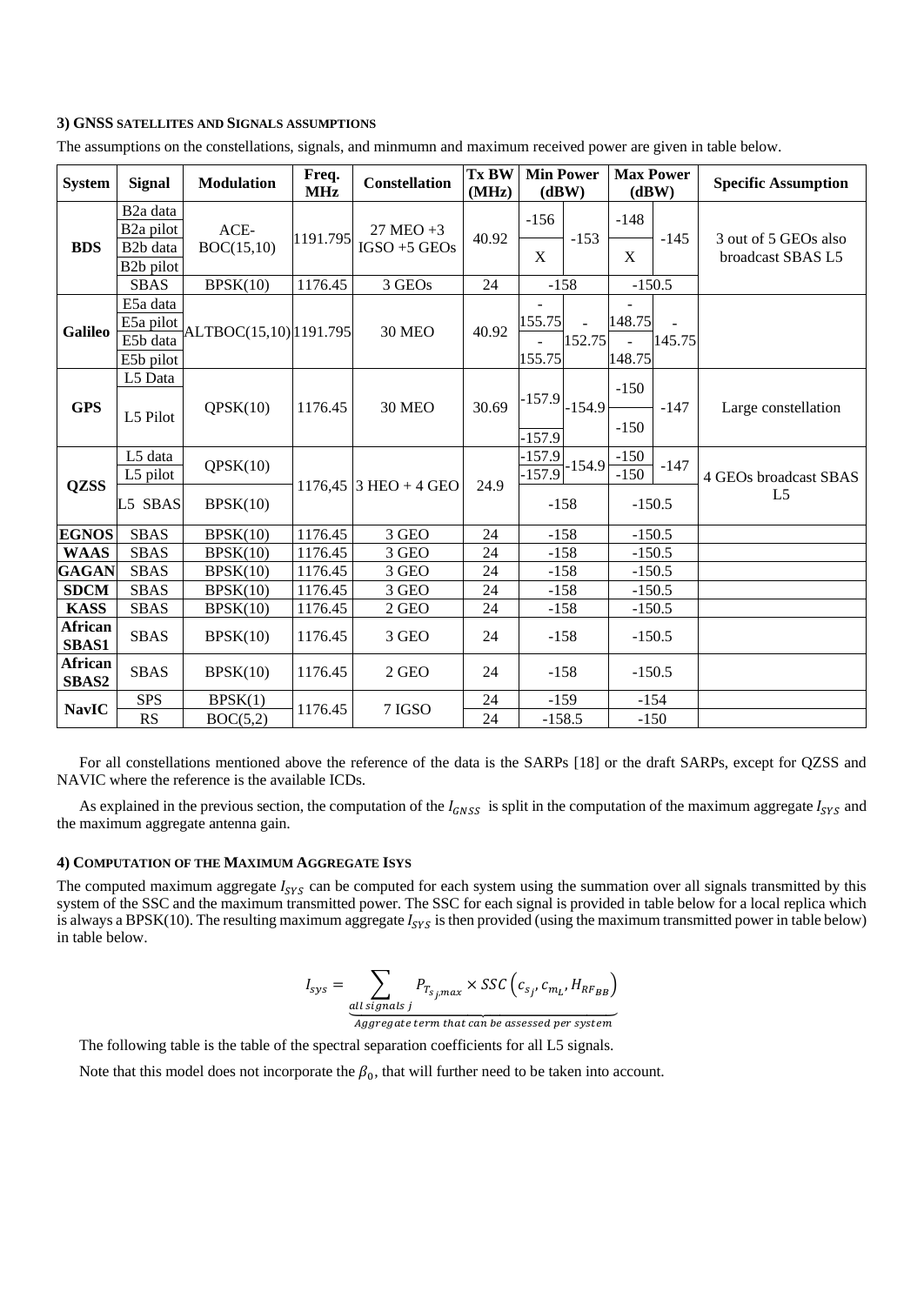| System                                    | Signal                   | <b>SSC</b> |  |
|-------------------------------------------|--------------------------|------------|--|
|                                           | B <sub>2</sub> low data  | $-74.85$   |  |
|                                           | B <sub>2</sub> low pilot |            |  |
| BDS (assuming ACE-BOC tracked as BPSK)    | B2 high data             |            |  |
|                                           | B2 high pilot            |            |  |
|                                           | <b>SBAS</b>              | $-71.82$   |  |
|                                           | E5a data                 |            |  |
|                                           | E5a pilot                | $-74.84$   |  |
| Galileo (assuming ALTBOC tracked as BPSK) | E5b data                 |            |  |
|                                           | E5b pilot                |            |  |
|                                           | L5 Data                  | $-71.64$   |  |
| <b>GPS</b>                                | L5 Pilot                 |            |  |
|                                           | L5 data                  |            |  |
| <b>QZSS</b>                               | L5 pilot                 | $-71.52$   |  |
|                                           | $L5 - SBAS$              | $-71.52$   |  |
| SBAS signals                              | <b>SBAS</b>              | $-71.52$   |  |
|                                           | <b>SPS</b>               | $-70.21$   |  |
| IRNSS (assuming BOC tracked as BPSK)      | <b>RS</b>                | $-74.02$   |  |

The table below shows the maximum aggregate Isys for all L5 Signals.

| Type of Orbit  | System         | Maximum Aggregate I <sub>SYS</sub><br>$(dBW/Hz) = Pmax*SSC$ |  |  |  |
|----------------|----------------|-------------------------------------------------------------|--|--|--|
|                | <b>BDS</b>     | $-219.85$                                                   |  |  |  |
| Global         | Galileo        | $-218.52$                                                   |  |  |  |
| <b>Systems</b> | <b>GPS</b>     | $-218.64$                                                   |  |  |  |
|                | <b>GLONASS</b> | $-218.52$                                                   |  |  |  |
|                | $BDS - IGSO$   | $-219.85$                                                   |  |  |  |
| Geo-           | <b>OZSS</b>    | $-219.42$                                                   |  |  |  |
| synchronous    | <b>IRNSS</b>   | $-221.11$                                                   |  |  |  |
|                | $BDS - GEO$    | $-218.52$                                                   |  |  |  |
|                | with SBAS      |                                                             |  |  |  |
|                | $BDS - GEO$    | $-219.85$                                                   |  |  |  |
|                | QZSS GEO       | $-218.12$                                                   |  |  |  |
|                | WAAS           | $-224.05$                                                   |  |  |  |
| <b>GEO</b>     | <b>EGNOS</b>   | $-224.05$                                                   |  |  |  |
|                | <b>MSAS</b>    | $-224.05$                                                   |  |  |  |
|                | <b>GAGAN</b>   | $-224.05$                                                   |  |  |  |
|                | <b>SDCM</b>    | $-224.05$                                                   |  |  |  |
|                | <b>KASS</b>    | $-224.05$                                                   |  |  |  |

# **5) COMPUTATION OF THE WORST-CASE AGGREGATE ANTENNA GAIN**

Now that the maximum aggregate  $I_{SYS}$  has been computed, let us compute the maximum aggregate antenna gain.

The computation of the  $I_{GNSS}$  is done based on the same general methodology as the one performed in Chapter 11 of [1]. There are however certain differences:

The  $I_{GNSS}$  simulations will consider all configurations of Galileo satellites, which means that the intra-system and inter-system interference will be computed based on the same approach and all geometries will be considered to compute the worst-case intra-Galileo interference.

It is assumed that a global constellation will drift over time in the East-West direction with respect to the Earth axis, and that different core constellations will drift with respect to each other. This means that the worst maximum antenna gain created by a given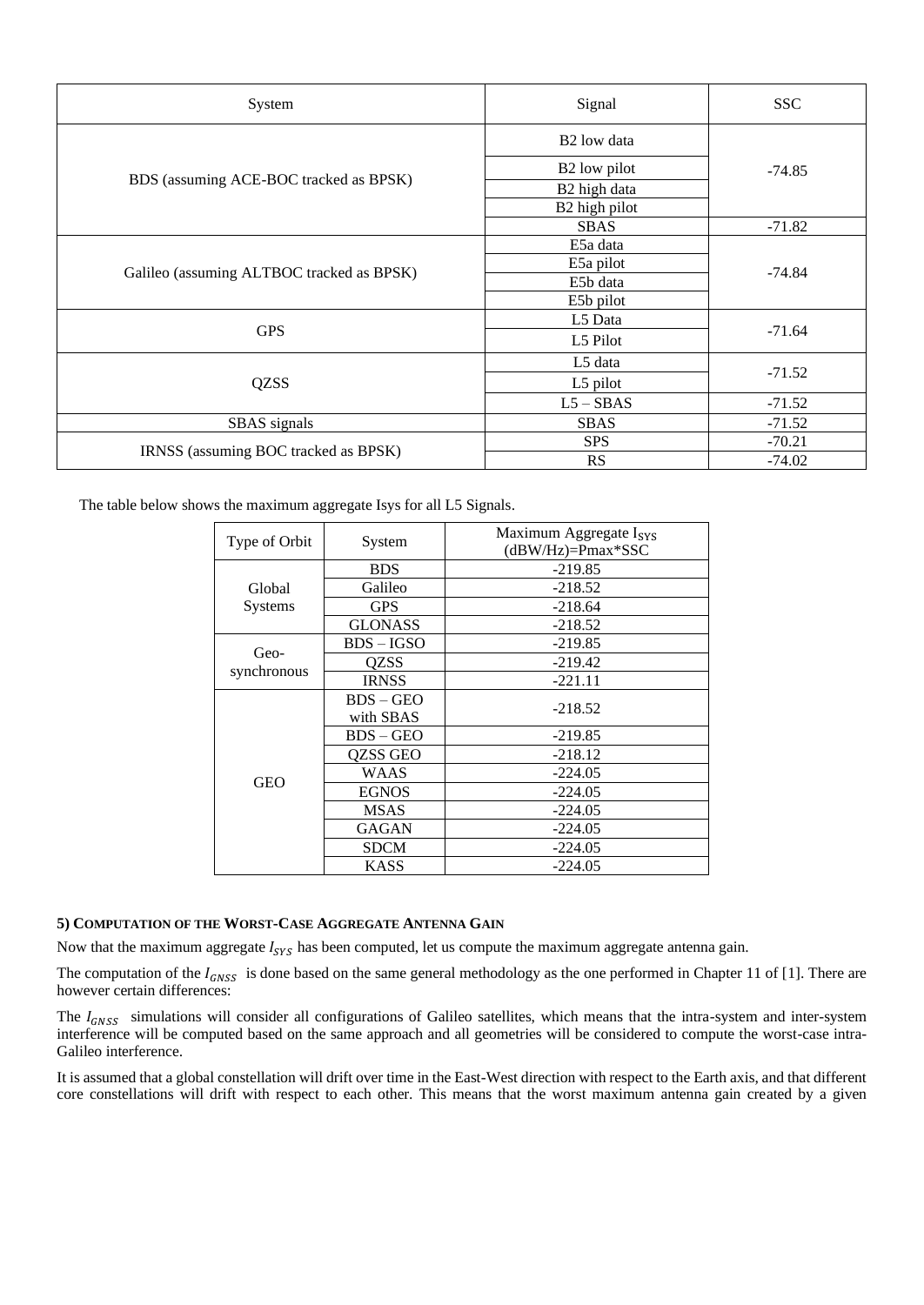constellation will be provided only as a function of the latitude. The worst-case aggregate antenna gain per latitude from all global constellations will thus be the sum of the worst contribution of each individual constellation per latitude.

For the regional and SBAS systems, since they are meant to provide a service in a specific well-defined area, it is considered that the associated constellation does not drift in the East-West direction over time with respect to the Earth axis. In this case, the worst contribution of the SBAS and regional systems to the total  $I_{GNSS}$  is computed for each point of a world grid.

To compute the aggregate antenna gain, the simulations must take into account the natural variation of the received power as a function of the relative position of the receiver and the transmitting satellites:

- For satellites that are on a circular orbit, such as the GEOs or MEOs, it is possible to use the received power profile as a function of the satellite elevation. The hypotheses in this case are given in tables above and include GPS, Galileo, BDS, QZSS GEOs and all SBAS except SDCM (see point below for SDCM). In this case, normalized means that the maximum gain over all elevations is equal to 0 dB.
- For satellites that are not on a circular orbit, such as HEOs or IGSOs, or for GEOs that are not pointing towards the center of the Earth, it is then necessary to use the satellite antenna pattern in order to estimate the received power as a function of the relative position of the receiver and the transmitting satellite (only free space losses are considered). The hypothesis in this case are given in tables below and include SDCM and QZSS HEOs. In this case, normalized means that the maximum gain over all elevations is equal to 0 dB. Note that the SDCM pattern is not symmetric since the SDCM antenna is pointing 7° North. The transmitted power then had to be adjusted so that the maximum received gain on the Earth matches the assumption on the maximum received power in table below.



The figure above shows the normalized Received Power vs Elevation (MEO upper, GEO lower).

Note that all computations were done here with antenna gains for L1, assuming that antenna gains for L5 are not larger than the ones for L1. Also, interference environment is dominated by DME/TACAN which makes this difference not critical. The actual computations are made considering the actual L5 gains.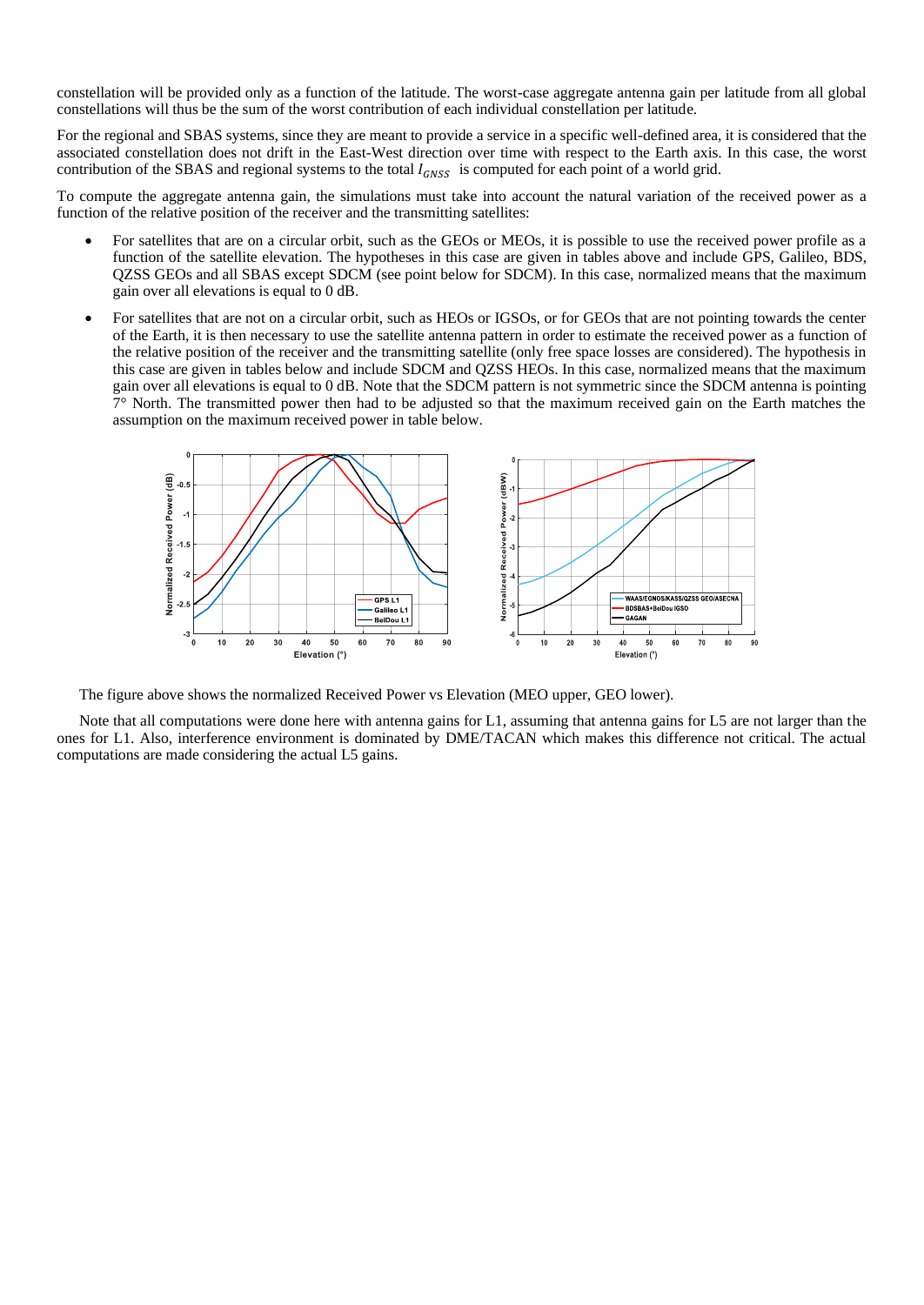| <b>System</b>                                                    | <b>Normalized</b><br><b>Received</b><br><b>Power Pattern vs Elevation</b>                                                                                                                                                    | <b>Specific Assumptions</b>                                          |  |  |
|------------------------------------------------------------------|------------------------------------------------------------------------------------------------------------------------------------------------------------------------------------------------------------------------------|----------------------------------------------------------------------|--|--|
| <b>GPS</b>                                                       | antenna_elev = $[0:5:90]$ ;<br>received power_max = $[-2.13 -$<br>$1.97 - 1.70 - 1.37 - 1.01 - 0.66$ -<br>$0.28 -0.12 -0.02$ 0 $-0.11 -0.41$ -<br>$0.67 -0.98 -1.15 -1.15 -0.92$ -<br>$0.81 - 0.73$ ;                        | Improved L1 pattern from Lockheed: [12].                             |  |  |
| <b>Galileo</b>                                                   | antenna_elev = $[0:5:90]$ ;<br>received power_max = $[-2.74 -$<br>$2.58 - 2.3 - 1.95 - 1.65 - 1.33 - 1.06$<br>$-0.85 -0.56 -0.26 -0.05$ 0 $-0.21$ -<br>$0.37 -0.70 -1.41 -1.93 -2.15$<br>$2.22$ ];                           | Based on IOV satellite antenna pattern: [13].                        |  |  |
| <b>BDS</b><br>Phase II+III<br>(MEO)                              | antenna_elev = $[0:5:90]$ ;<br>received power_max = $[-2.51 -$<br>$2.34 - 2.06 - 1.75 - 1.41 - 1.04$<br>$0.71 - 0.41 - 0.21 - 0.06$ 0 $-0.10$ -<br>$0.46 -0.82 -1.03 -1.37 -1.73$<br>$1.96 - 1.98$ :                         | Based on $[14]$ .                                                    |  |  |
| All SBAS<br>except<br>SDCM,<br><b>GAGAN</b> and<br><b>BDSBAS</b> | antenna_elev = $[0:5:90]$ ;<br>receivedpower_max<br>$=$ [-<br>$4.30 -4.19 -4.02 -3.80 -3.55$<br>$3.26 - 2.95 - 2.63 - 2.29 - 1.95$<br>$1.59 - 1.24 - 0.99 - 0.73 - 0.48$ -<br>$0.30 -0.13 -0.01 0.00$ ;                      | Based on [15]. Resemblance between WAAS and EGNOS mentioned in [16]. |  |  |
| <b>GAGAN</b>                                                     | antenna elev<br>$= [0:5:90]:$<br>received power_max = $[-5.37 -$<br>$5.25 - 5.07 - 4.85 - 4.58 - 4.25$<br>$3.90 - 3.63 - 3.15 - 2.67 - 2.18$<br>1.72 -1.48 -1.22 -0.99 -0.72 -<br>$0.52 - 0.25 0.00$ ];                      | Based on $[16]$ .                                                    |  |  |
| <b>BDS</b><br>Phase II+III<br>(GEO+IGSO)                         | $\overline{\text{antenna\_elev}} = [0:5:90];$<br>received power_max = $[-1.54 -$<br>$1.45 - 1.32 - 1.17 - 1.02 - 0.86$<br>$0.70 -0.54 -0.38 -0.22 -0.13 -$<br>$0.06 - 0.03 - 0.01$ $0.00 - 0.00 - 0.01$<br>$-0.03 - 0.06$ ]; | Based on [14]                                                        |  |  |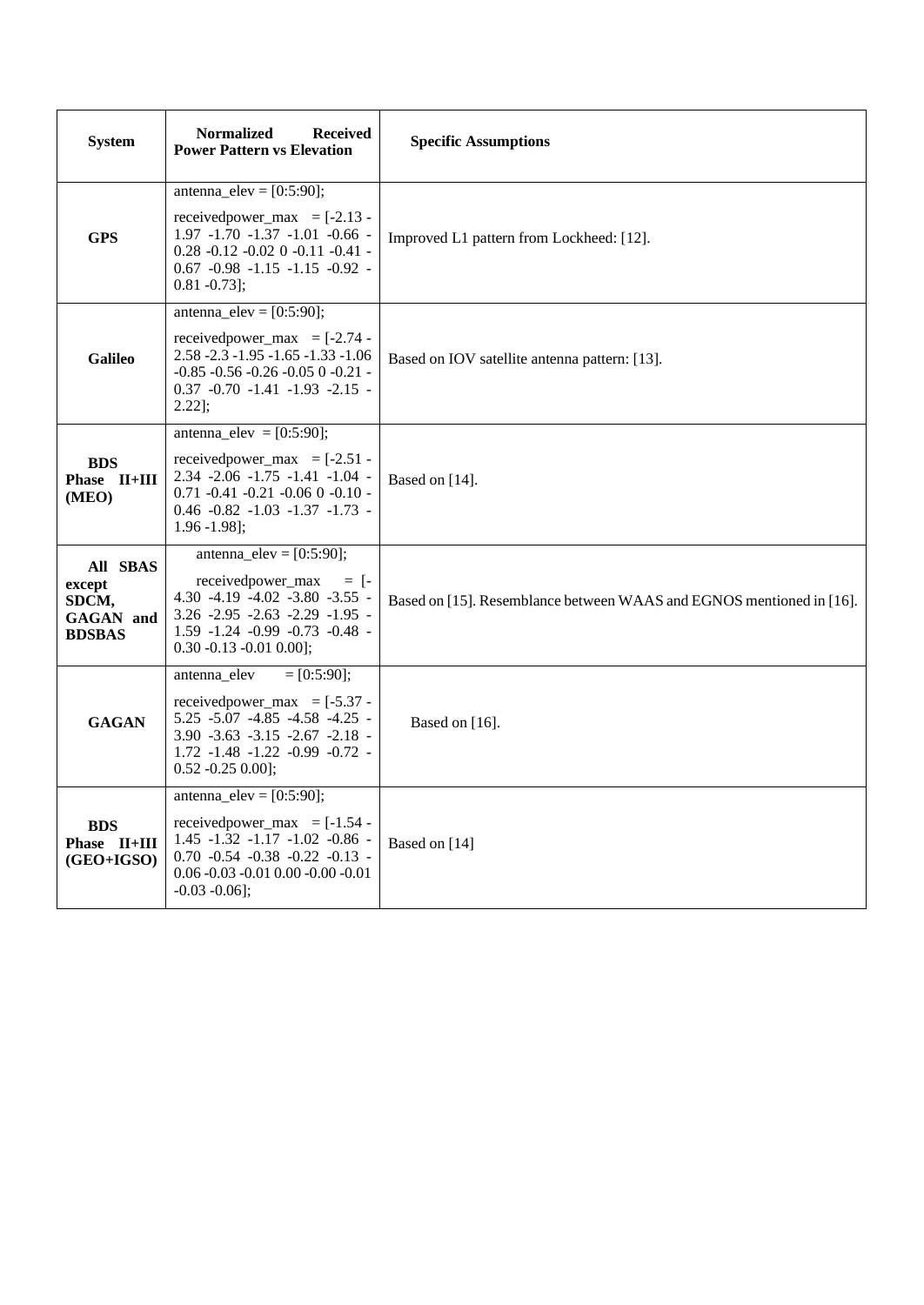Satellite Antenna Gain Assumptions for SDCM and QZSS HEO.

| <b>System</b>             | Normalized Satellite Antenna Gain                                                                                                                                                                | <b>Specific Assumptions</b>                                                                                                                                                                                                                                                                |  |  |
|---------------------------|--------------------------------------------------------------------------------------------------------------------------------------------------------------------------------------------------|--------------------------------------------------------------------------------------------------------------------------------------------------------------------------------------------------------------------------------------------------------------------------------------------|--|--|
|                           | <b>Pattern vs Nadir</b>                                                                                                                                                                          |                                                                                                                                                                                                                                                                                            |  |  |
| <b>SDCM</b>               | angle = $-10:1:10$ ; % negative is south<br>antenna_Txpower = $[-7.5 -6.4 -5.4 -4.7 -4.2 -$<br>$3.7 - 3.2 - 2.7 - 2.2 - 1.7 - 1.2 - 0.85 - 0.5 - 0.4$<br>$0.3 - 0.2 - 0.1 0 - 0.1 - 0.2 - 0.3$ ; | SDCM ICD mentions that satellite antenna is pointing $7^\circ$ North. I<br>think this is a baseline that needs to be taken into account (eg,<br>impact on EGNOS users). Need to use simulations with satellite<br>antenna gain pattern.<br>Satellite antenna pattern deduced from SDCM ICD |  |  |
| <b>QZSS</b><br><b>HEO</b> | angle = $0:1:10$ ;<br>antenna_Txpower = $[-0.1 -0.1 0.0 0.0 0.0 0.0$<br>$-0.1 - 0.3 - 0.7 - 1.3 - 2.0$ ;                                                                                         | Because of strong variations of distance for a given elevation angle<br>(HEO orbit), need to use simulations with satellite antenna gain<br>pattern.<br>Satellite antenna pattern deduced from QZSS ICD.                                                                                   |  |  |

The normalized satellite antenna gain for SDCM and QZSS HEO is shown in the next figure.

Figure 6 2 – Normalized Satellite Antenna Pattern vs Angle from Boresight for L1 (South/North Axis, negative angle means South)



The computation of the aggregate antenna gain for a specific constellation is based on the computation of the satellite elevation angle for each user location, and the summation of the total (satellite/user) antenna gain for all visible satellites. This is done over time and only the largest aggregate gain is kept per location per system.

The computation of the worst-case  $I_{anss}$  is based on a different consideration of the worst-case MEO and non-MEO (GEO, GEOsynchronous) constellations:

• The MEO satellites are part of a global constellation. The orbital planes of these MEO satellites can rotate over time around the Earth axis in a coherent way without consequences on the intended services. As a consequence, the maximum contribution of the MEO constellations to the  $I_{gnss}$  at a given latitude can be located at any user longitude. In this case, it is necessary to use the following formula to bound per latitude the  $I_{anss}$  due to global constellations:

$$
I_{gnss,global}(latitude) = \sum_{All\ global\ systems} \max_{long} (I_{gnss,S_k}(latitude))
$$

where the maximum for a given latitude for a given system is taken over all the longitudes.

There is thus one  $I_{gnss, global}$  value per latitude.

• The non-MEO satellites are meant to provide a service over a given limited area. It is thus assumed that the satellites' orbits remain on the same orbit over time. In this case, it is thus possible to have  $I_{gnss, regional}$  for any geographical location.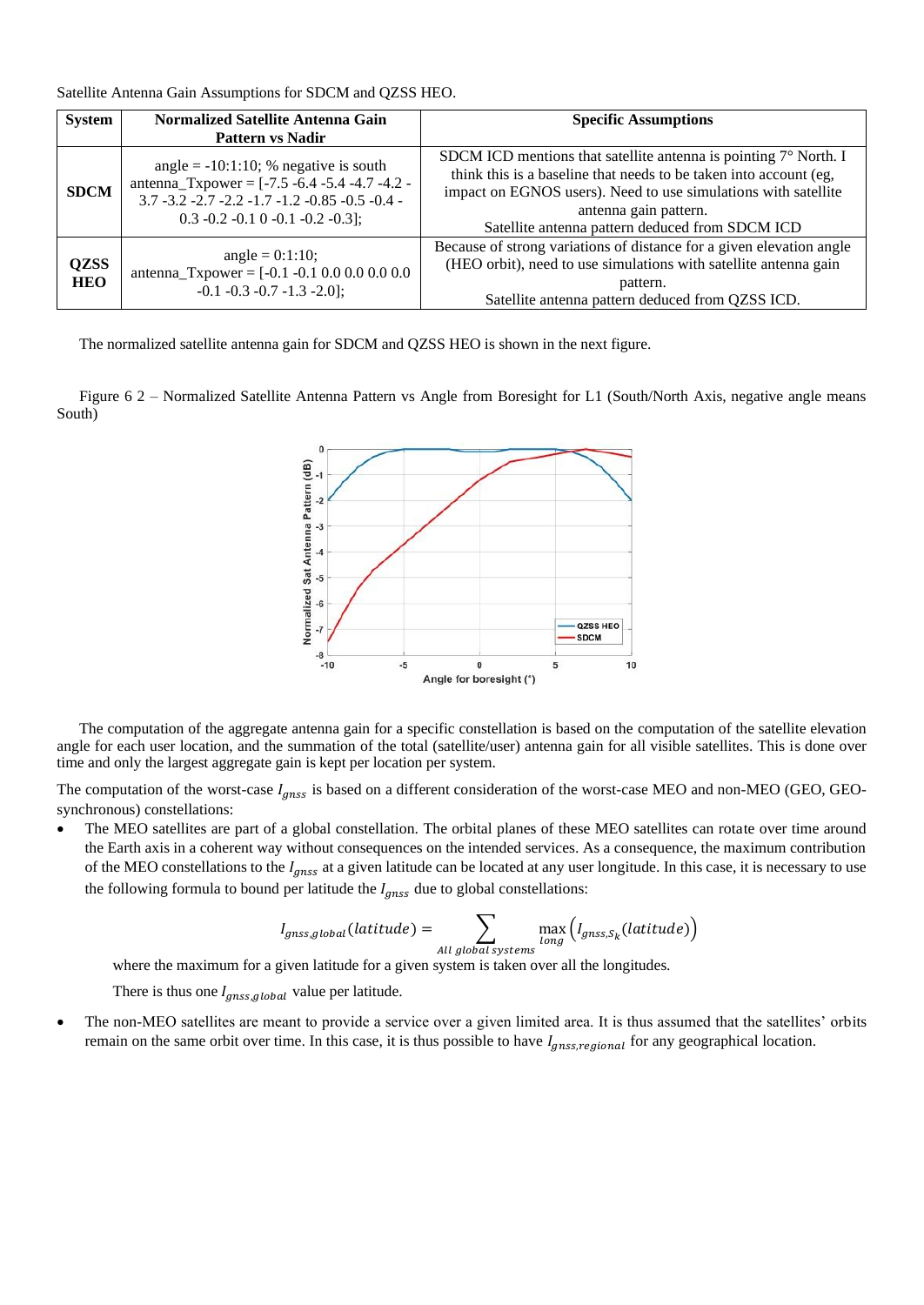#### **6) RESULTS OF FOR L5/E5<sup>A</sup>**

The worst-case  $I_{GNSS}$  is then obtained by summing up the  $I_{gnss,regional}$  with  $I_{gnss,global}$  per latitude.

Based on the previous description of the methodology, the worst case  $I_{GNSS}$  as a function of the user location is provided in **Erreur** ! **Source du renvoi introuvable.**. It can be seen that the hot spot is clearly located in South East Asia that is subject to QZSS, BDS GEO and IGSO, GAGAN, NavIc, KASS on top of the global constellations. The resulting evaluation of the  $I_{GNSS}$  leads to the figure below.



The worst case is located at (7.5°N,117.5°E) in South East Asia with a value of -200.38 dBW/Hz for a BPSK10 and BW2=12 MHz Receiver.

Note that this value has to be consolidated as the simulation assumes an average receiver antenna gain pattern similar to the one taken in [2] for the L1  $I_{GNSS}$  assessment. Note also that differently to [2] methodology, no implementation losses are applied to the interfering signals as it is known that they are highly dependent upon the receiver RF front-end configuration (type of ADC, bandwidth, sampling frequency) and the incoming signals. This latter point is already mentioned in the setting of the global degradation model. However, note that the specific RF filter is considered for the computation of the SSC.

The need for a margin in the evaluation of the  $I_{GNSS}$  is coming from the link budget analysis made on L1. Indeed, over the years, the L1 band has seen an increasing number of GNSS systems broadcast new signals, resulting in a difficulty to close the L1 link budget. It thus seems appropriate to anticipate this to cover for potential new future GNSS or GNSS augmentation systems in the L5 band. Simulations were run to consider the possibility of several SBAS service providers using non-GEO satellites to broadcast SBAS L5 signals. The simulation assumes a total of 24 non-GEO satellites, used by 7 SBAS systems. The simulation assumes that these satellites transmit simultaneously with the maximum allowed power introduced in DFMC SBAS SARPs material.

The consideration of the non-GEO SBAS satellites increases the  $I_{GNSS}$  compared to the nominal case by 0.2 to 0.8 dB depending upon the location of the user. Considering that the use of 24 SBAS L5 non-GEO satellites might appear quite pessimistic, it is thus here assumed that a global margin of 0.5dB on the computation of the  $I_{GNSS}$  (without SBAS L5 non-GEO satellites) is adequate.

## **CONCLUSIONS**

A link budget analysis will be performed for all systems considered (GPS, Galileo, SBAS) based on different limiting scenarios (high altitude, transition altitude, low altitude). The link budget analysis will be performed using the latest available DME/TACAN databases in Europe and USA, as well as the worst case scenarios for JTIDS/MIDS transmission.

It will also include the max  $I_{GNSS}$  presented above to derive the efficient N0 as given by equation (1) in this paper.

The above-mentioned link budget analysis with the elements considered above should show positive margins (in terms of worstcase C/N0 versus threshold). These margins will be considered as representative of the maximum amount of aggregate continuous interference tolerable coming from non-aeronautical systems (besides JTIDS/MIDS). As a consequence, the smallest margin of all the link budget analysis will be representative of the most fragile link and will thus be the base for the definition of the L5/E5a interference mask.